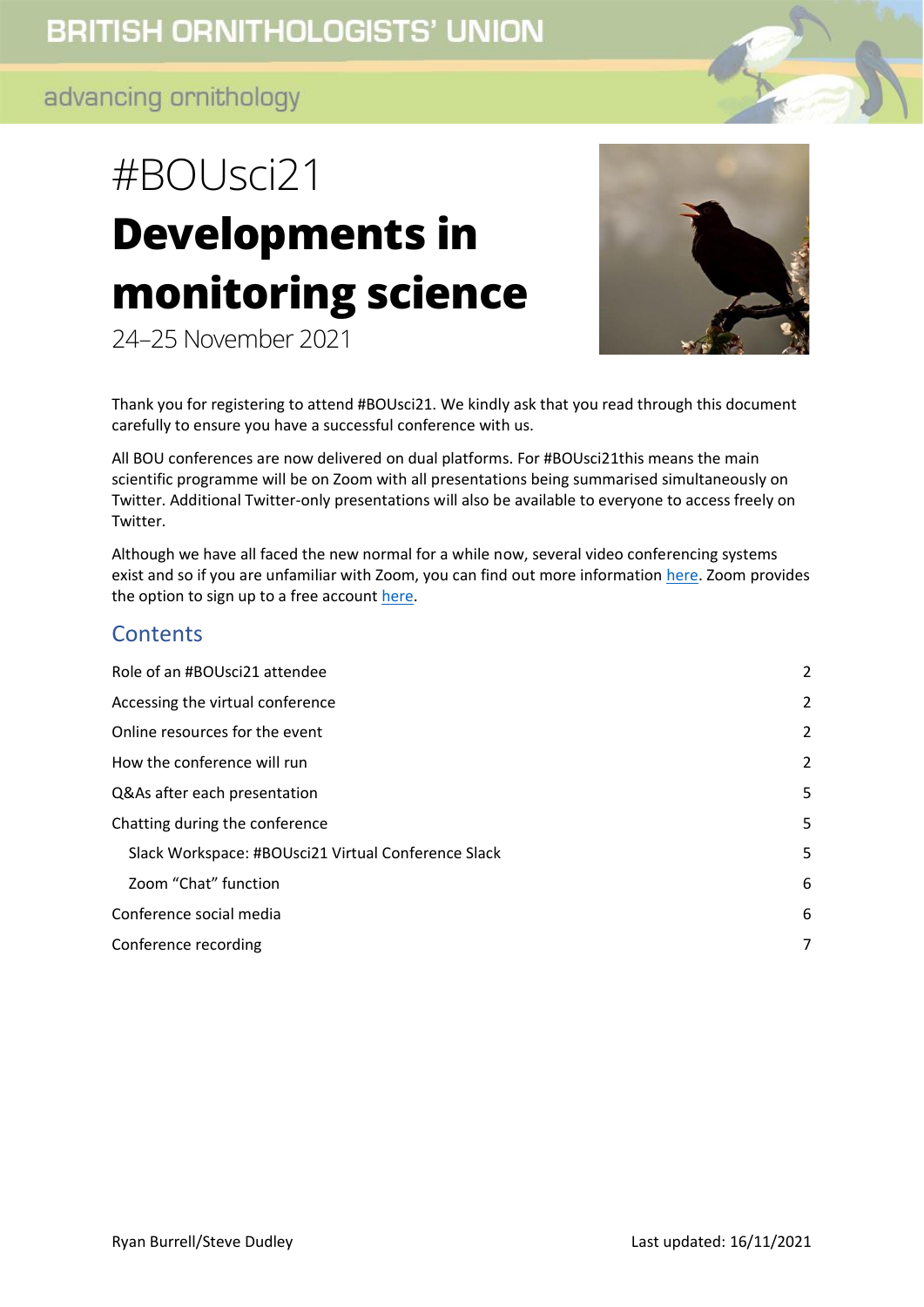

## Role of an #BOUsci21 attendee

Your role as a conference attendee is to sit back, relax and enjoy the conference. Of course, we encourage the asking of questions during the Q&A sections of each talk and continuing these conversations over on Slack.

The Zoom talks presented at #BOUsci21 have all been pre-recorded to minimise the frustration and delay from technical problems. However, the session chair and each speaker will be live during each session for introductions and the Q&A at the end of each presentation.

## <span id="page-1-0"></span>Accessing the virtual conference

Each attendee will be sent two individual registration confirmation emails from the BOU's Steve Dudley via Zoom. These will each include a link and password to each conference day (separate emails for each day) along with any other important information on accessing the event.

#### <span id="page-1-1"></span>Online resources for the event

● Conference event

All event details can be found at the main BOU [conference resources page](https://bou.org.uk/conferences-and-meetings/bousci21-resources/) including:

- o Online Scheduler (programme, abstracts, and built-in time zone converter)
- o Programme
- o Abstracts
- $\circ$  Slack user guide and link to app

#### **Remember the conference timings are given in UTC. Please convert this to your local time zone using this [time zone converter,](https://www.timeanddate.com/worldclock/converter.html) examples: UTC = GMT and Amsterdam is UTC +1**

#### <span id="page-1-2"></span>How the conference will run

#BOUsci21 takes place over two days and will run as one continuous session on Zoom each day. Please ensure you select the right link for the right day when connecting.

- 1. This virtual event will run as one continuous session each day. So, once you are signed into the conference webinar you can remain signed in or enter and exit as you wish using the links circulated.
- 2. To join the conference, please sign-in to the conference webinar (see also 'Accessing the virtual conference' above ). We suggest you sign in at least 15 minutes before the conference starts or at least the start of the session which you wish to listen to. This will allow you time to solve any technical issues should you encounter them.

When you click the #BOUsci21 webinar link the Zoom client will open. You will be asked to enter your name and email. This information will be stored by BOU for the administration of the conference and deleted afterwards. You must use the email you signed up for the conference with.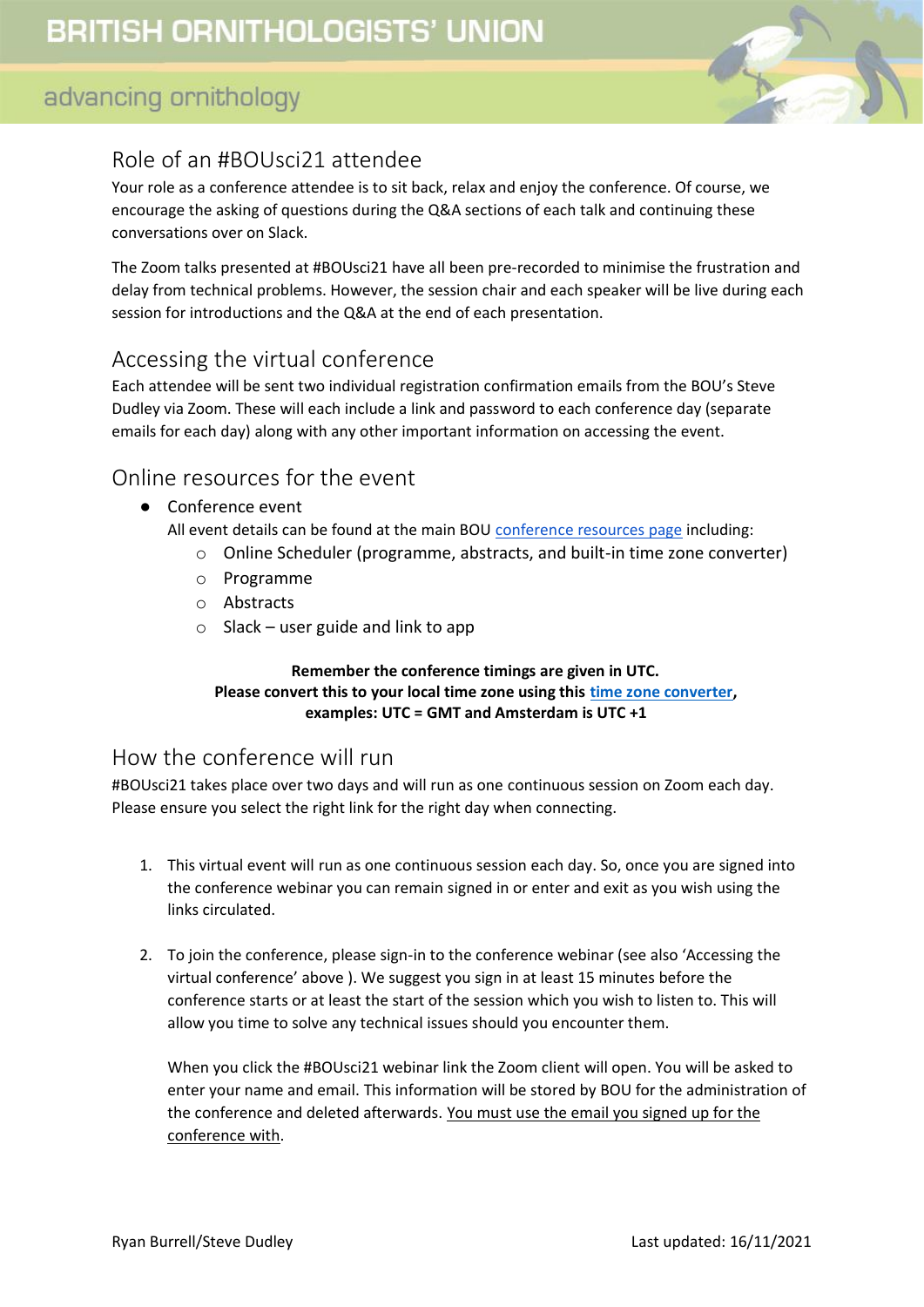| Finish registration to join the webinar. |                         |  |  |  |  |  |  |
|------------------------------------------|-------------------------|--|--|--|--|--|--|
|                                          | Your Name: Molly Parker |  |  |  |  |  |  |
| <b>Your Email:</b>                       |                         |  |  |  |  |  |  |
|                                          | Join Webinar<br>Cancel  |  |  |  |  |  |  |

3. Once you enter the webinar, you will see a screen similar to the one below (note slides will vary):



If the conference organisers are yet to open the webinar for the day, you may get a message similar to the one shown to the right. If you see this, please wait as you will be automatically entered into the webinar after the conference organisers open it.

- 4. At the start of a session:
	- 2 minutes before the start of a session the conference organiser will switch on a "Welcome to Session…." holding image.

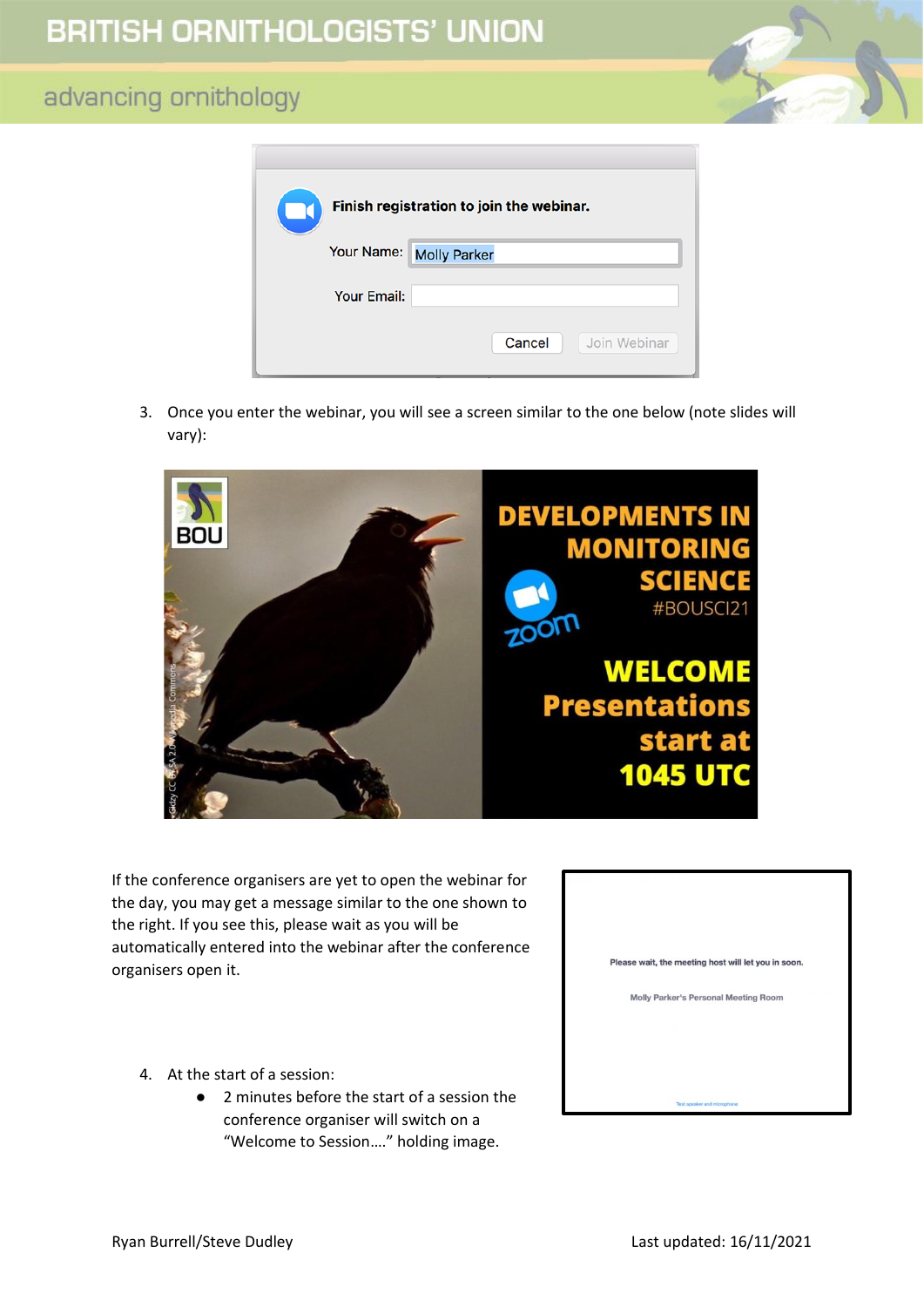

- At the start of the session slot, the Session Chair will:
	- o Welcome the audience to the session
	- o Remind the audience that questions can be submitted via the Q&A box and
	- that the Slack Channel is available for general conference discussion.
	- o Introduce the first speaker.
- 5. During the session
	- After the first speaker is introduced, the conference organiser will start playing the first talk.
	- Each standard presentation will be approximately 11 minutes long followed by 3 minutes for Q&A. Keynotes will be 23 minutes followed by a 5-minute Q&A.
	- The conference organiser will switch to play the next pre-recorded talk.
	- A session starting at 15:15 should run as follows:
		- o 15:15 Session chair introduces keynote speaker.
		- o 15:17 Keynote pre-recorded talk begins.
		- o 15:4️0 Keynote pre-recorded talk ends and 5-minute Q&A starts
		- o 15:44 Keynote Q&A winds up and the chair thanks the keynote speaker.
		- $\circ$  15:45 Chair introduces the next speaker.
		- $\circ$  15:46 Next pre-recorded talk begins.
		- o 15:58 Talk pre-recording ends and 3-minute Q&A starts
		- o 15:59 Talk Q&A finishes and next talk is introduced by the session chair
		- o 16:00 Next pre-recorded talk begins.
		- o ….. and so on.
- 6. At the end of a session
	- At the end of the session, the Session Chair will thank the speakers and everybody for attending then pass over to the conference organisers encase there are any messages before the break.
	- 2 minutes before the start of the next session the break media will stop and the opening slide for the next session will open.

## <span id="page-3-0"></span>Q&As after each presentation

Q&A starts at the end of each pre-recorded talk and runs for a maximum of 3 minutes, except keynotes where it will last for 5 minutes.

As an audience member, please write the questions you wish to ask the speaker in the webinar Q&A box (see zoom menu). Do not post questions in the 'Chat' function. Please also note that the 'raised hand' function will not be used during the conference.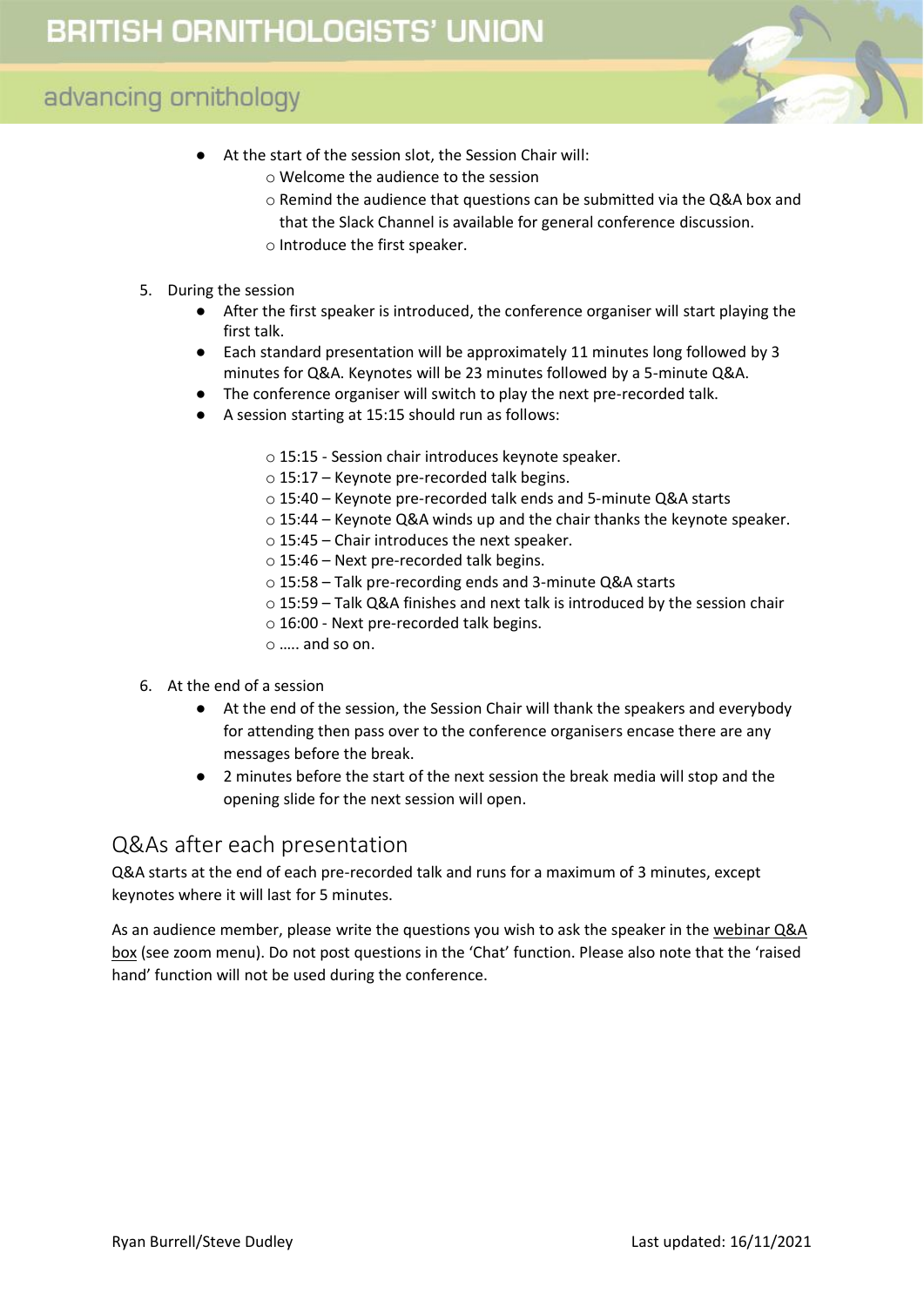| Question and Answer           |                         |                  | П       | × |
|-------------------------------|-------------------------|------------------|---------|---|
|                               | All questions (1)       | My questions (1) |         |   |
| R                             | rburrell (You) 02:15 PM |                  |         |   |
| What is your favourite wader? |                         |                  |         |   |
| de 1                          |                         |                  | Comment |   |
|                               |                         |                  |         |   |
|                               |                         |                  |         |   |
|                               |                         |                  |         |   |
|                               |                         |                  |         |   |
|                               |                         |                  |         |   |
|                               |                         |                  |         |   |
|                               |                         |                  |         |   |
|                               |                         |                  |         |   |
|                               |                         |                  |         |   |
|                               |                         |                  |         |   |
| Type your question here       |                         |                  |         |   |
|                               |                         |                  |         |   |
|                               |                         |                  |         |   |

Questions from the resulting Q&A list will be selected and read out by the session chair and the speaker asked to respond. The session chair will then progress to the next selected question. The Q&A will proceed in this fashion until the end of the Q&A period. You can upvote a question by clicking the thumbs up icon within the 'Q&A' function window.

Questions will be transferred to the conference's Slack workspace (see below) and presenters will be asked to answer unanswered questions there.

# <span id="page-4-0"></span>Chatting during the conference

There are two ways to interact with other attendees during the #BOUsci21conference. This is due to the Zoom Webinar service being limited in its ability to let attendees interact with each other, for example, attendees will be unable to see who else is present at any one time via Zoom.

#### <span id="page-4-1"></span>Slack Workspace: #BOUsci21 Virtual Conference Slack

To allow better attendee discussion and interaction, we strongly suggest that all attendees join #BOUsci21 Slack workspace using this [link.](https://bit.ly/Join-BOUsci21-Slack) This is a separate website to Zoom and allows attendees to see who is online, take part in an overall conference chat, have session specific conversations including asking presenters additional questions, speak directly to conference organisers for technical support as well as setting up private or shared group discussions. You can also access slack on your mobile device via an App.

Importantly, Slack can be open whilst also attending the Zoom webinar so you can have both on screen at the same time to switch between the two.

● We suggest that you sign into the Slack workspace before the conference to ensure that your access and profile are set up and ready to go.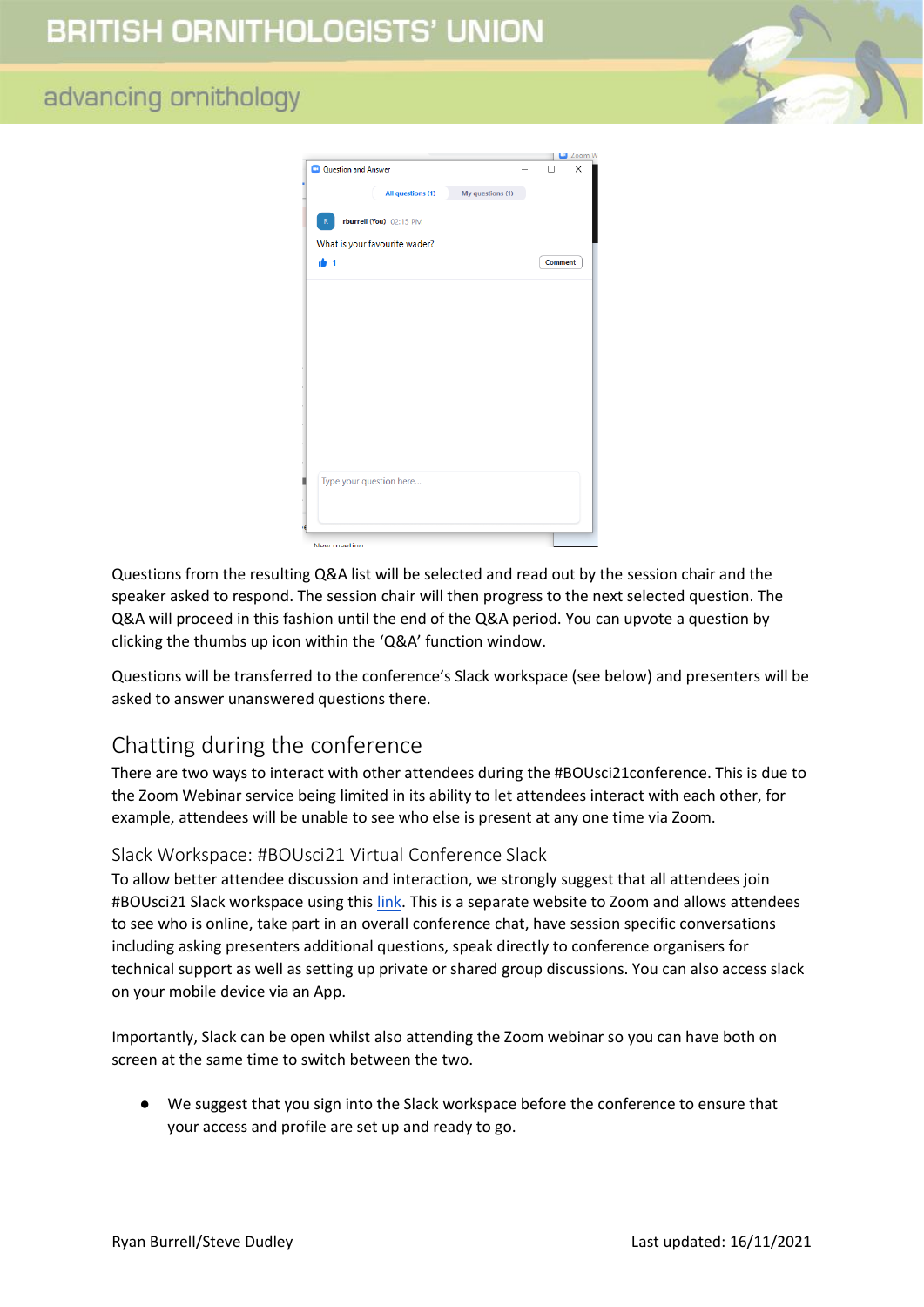- 
- You can download Slac[k here](https://slack.com/intl/en-gb/help/categories/360000049043) or use it via your web browser.
- The #BOUsci21 conference guide to using Slack is available from the conference resources [page.](https://bou.org.uk/conferences-and-meetings/bousci21-resources/)

#### <span id="page-5-0"></span>Zoom "Chat" function

We recommend using the Slack workspace, but the Zoom 'Chat' function is also available.

Clicking the box/icon within your Zoom window labelled "Chat" will open the chat window. This chat will run for the entire conference day. You can find instructions on how to use the chat functions [here](https://support.zoom.us/hc/en-us/articles/205761999-Using-webinar-chat) (see attendee section). Please remember to select "All Panellists and Attendees" as the audience for your chat for everyone to see your messages. Chat should not be used for any questions for speakers during sessions – these should be asked exclusively using the Q&A function (see 'Q&As after each presentation' above). However, a limitation of Chat is that you cannot see who is attending the conference at that specific time.

# <span id="page-5-1"></span>Conference social media

| <b>Conference hashtag</b> | #BOUsci21     |
|---------------------------|---------------|
| Other suggested hashtags  | #ornithology  |
| <b>BOU on Twitter</b>     | @IBIS journal |

#BOUsci21is a pro-social media event.

Social media has become increasingly important for events to the point where the BOU and others have been running dedicated Twitter conferences for some years.

Following the success of recent events which we've run simultaneously on Zoom and Twitter, the BOU will now run all events using this dual platform format combining the in-person/Zoom event with a simultaneous Twitter event.

Conferences gain a great deal through active online discussion. Social media is also an extremely valuable way to engage and educate the wider public as well as stimulate further discussion between conference participants.

Presenters and attendees are actively encouraged to engage around the conference and on social media.



We accept that some Zoom presenters may wish to opt-out of their content being shared by others. Please keep an eye out for "no social media" logos similar to the one shown on the right.

**If these logos are present or the chair notifies everyone at the start of a presentation, then please do not share the content outside of the conference. BOU is not responsible for attendees commenting or live tweeting content, but the conference host will emphasise to all attendees that presenters' wishes are respected.** 

In addition, we ask that those sharing information on social media consider how photos and/or content may appear to members of the public without further explanation. Is the procedure